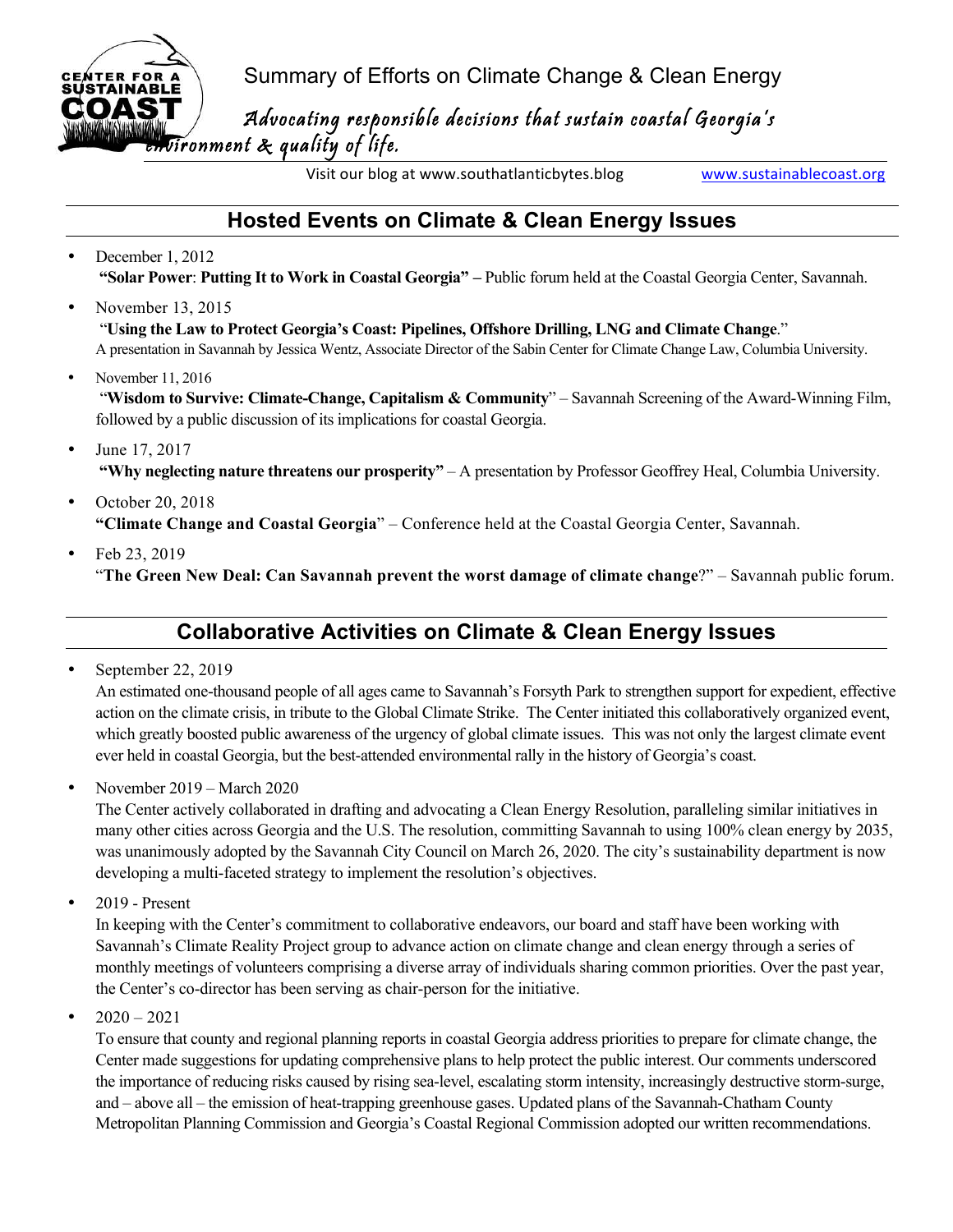Summary of Efforts on Climate Change & Clean Energy

 $\mathbf{r} = \mathbf{r} \cdot \mathbf{r} \cdot \mathbf{r}$  $\blacksquare$  Advocating responsible decisions that sustain coastal Georgia's ronment  $\&$  quality of life.

Visit our blog at www.southatlanticbytes.blog www.sustainablecoast.org

### **Published Commentary on Climate Change & Clean Energy**

#### 2022

**CENTER FOR SUSTAINABI** ПЛ

- 1. Action needed on climate change, *Savannah Morning News,* January
- 2. Carbon capture distinctions are critical, *Coastal Courier* and *The Brunswick News*, February
- 3. Environmental groups challenge Sea Island, *Coastal Courier*, February
- 4. Superfund sites worsened by climate change, *The Brunswick News* and *Coastal Courier*, March
- 5. Limits to growth must be honored, *Coastal Courier*

## 2021

- 6. Economic policies jeopardize our future, *Savannah Morning News*, January
- 7. Toward a sustainable, just economy, *Coastal Courier*, *Jesup Press-Sentinel*, February
- 8. Georgia Senate bill blocks clean energy, *Jesup Press-Sentinel*, March
- 9. SPLOST should be used to combat sea-rise, *The Brunswick News*, March
- 10. Georgia voters must demand legislative accountability, *Coastal Courier*, March
- 11. Time to embrace responsible climate initiatives, *Savannah Morning News*, March
- 12. State legislators again protect corporate interests, *Savannah Morning News*, April
- 13. Earth Day must become Truth Day, *Like the Dew, Jesup Press-Sentinel,* April
- 14. Voting is essential to action on climate issues, *The Savannah Morning News*, April
- 15. The crux of our climate predicament, *The Brunswick News*, May
- 16. Crucial need for honesty in energy policies, *The Brunswick News, Coastal Courier,* June
- 17. Redefining prosperity and how to achieve it, *Jesup Press-Sentinel*, June
- 18. Wood-pellet industry worsens climate change, *Savannah Morning News*, June
- 19. Acknowledging the "truth" of climate change, *Savannah Morning News*, July
- 20. Corporate opportunists must be held accountable, *Savannah Morning News,* August
- 21. Causes of the climate crisis must be addressed, *The Brunswick News*, August
- 22. Policy reforms vital to timely climate action, *The Brunswick News,* September
- 23. Transforming anxieties into effective political action, *Savannah Morning News,* September
- 24. Demand Justice, *Coastal Courier*, October
- 25. Addressing climate change an urgent priority, *Savannah Morning News,* November
- 26. Examining a convergence of moral imperatives, *Coastal Courier*, November
- 27. Creating a sustainable economy, *Coastal Courier*, *The Brunswick News*, *Jesup Press-Sentinel*, December

#### 2020

- 28. Delusions and downsides of so-called free markets, *Jesup Press Sentinel*, *The Brunswick News*, February
- 29. Center challenges oil lobbyist, *Savannah Morning News*, March
- 30. COVID-19 offers lesson on global crises, *Savannah Morning News*, April
- 31. Business as usual won't work anymore, *Coastal Courier*, April
- 32. Accelerating change threatens our future, *Jesup Press Sentinel*, April
- 33. Beware misuse of language, omission of facts, *Savannah Morning News,* May
- 34. Market failures make government controls necessary, *The Brunswick News,* May
- 35. Hostilities jeopardize our future, *The Augusta Chronicle*, June
- 36. Prejudicial policies, reforms on horizon, *The Brunswick News*, June
- 37. Policies & prejudices: Correcting systemic injustices, *Savannah Morning News*, *Jesup Press-Sentinel*, June
- 38. Freedom from what?, *Savannah Morning News, Brunswick News, Coastal Courier, Jesup Press Sentinel*, July
- 39. A crucial time for comprehensive reforms, *Savannah Morning News, Brunswick News, Coastal Courier,* August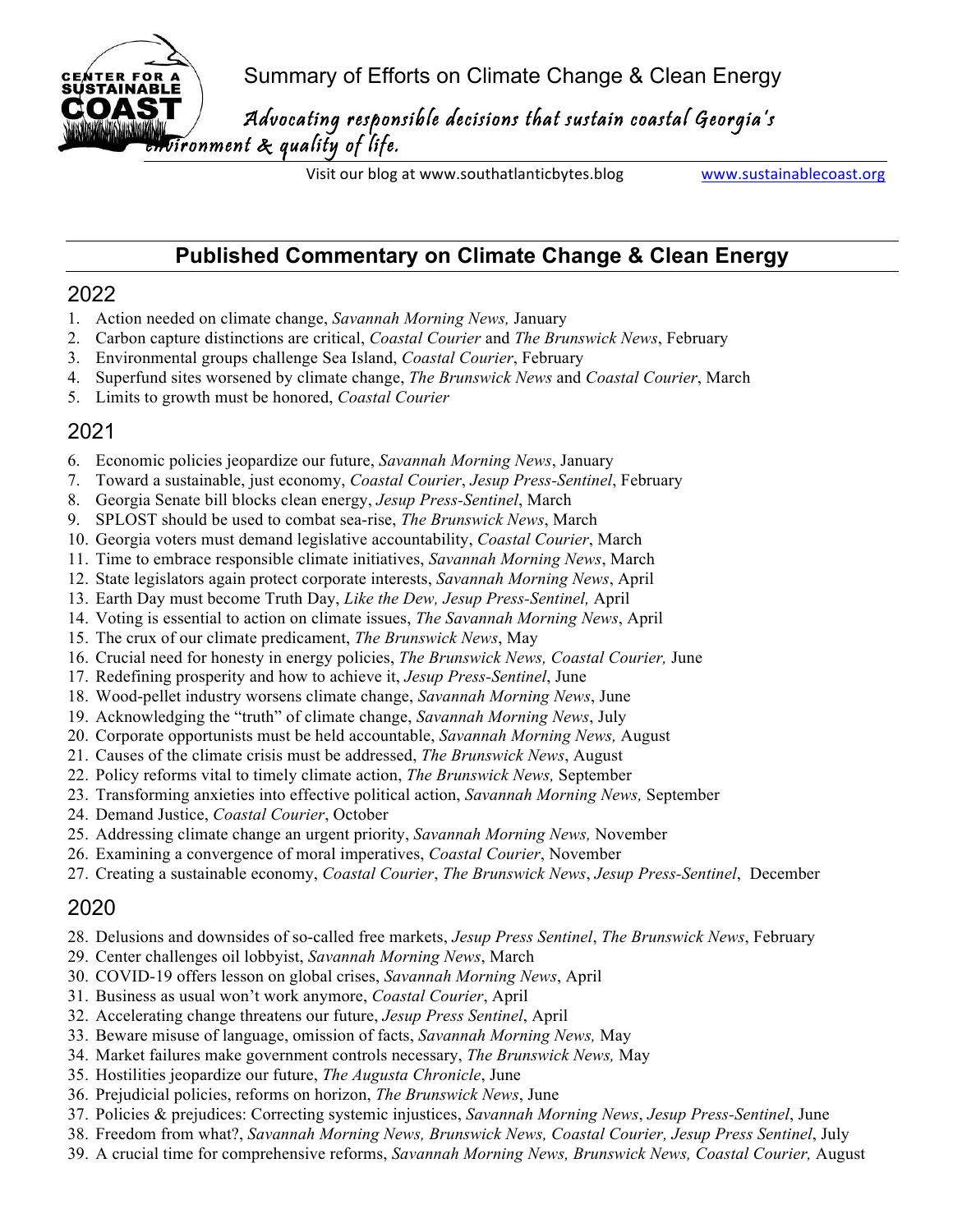**GENTER FOR A** Summary of Efforts on Climate Change & Clean Energy

 $\mathbf{r} = \mathbf{r} \cdot \mathbf{r} \cdot \mathbf{r}$  $\blacksquare$  Advocating responsible decisions that sustain coastal Georgia's ironment  $\mathcal R$  quality of life.

Visit our blog at www.southatlanticbytes.blog www.sustainablecoast.org

- 40. Climate is still a priority, *Connect Savannah, Coastal Courier, Like the Dew,* September
- 41. Partial offshore drilling moratorium is a misleading distraction, *The Brunswick News*, *Jesup Press Sentinel,* September
- 42. The vital importance of truth, *The Brunswick News*, *Coastal Courier, Savannah Morning News,* October
- 43. Circumstances justify bold energy reforms, *The Brunswick News*, October
- 44. A call to action for the challenge ahead, *The Brunswick News*, *Coastal Courier*, November
- 45. Reflections on America's future, *Like the Dew*, December
- 46. Creating a 'new normal' in the post-COVID future, *The Brunswick News,* December

#### 2019

**COZA** 

- 47. Clarifying the cause of rising sea-level, *Savannah Morning News*, January
- 48. We keep ignoring science and the environment pays the price, *Florida Times-Union*, January
- 49. Misconceived policies harm national interest, *Augusta Chronicle*, February
- 50. Green energy goals and biomass, *Coastal Courier,* February
- 51. Rep. Carter opposes offshore drilling but still favors fossil-fuels, *Savannah Morning New,* March
- 52. Beware the politics of stealth, *Coastal Courier* and *The Brunswick News*, March
- 53. Inept opportunism harms national interest, *Connect Savannah*, April
- 54. Georgians deserve better on shoreline protections, *Savannah Morning News*, April
- 55. Green New Deal justifiably omits nuclear power, *Coastal Courier, Augusta Chronicle, Savannah Morning News,*  and *Florida Times-Union*, April
- 56. Prevention of climate-change damage is subverted by calculated misinformation, *Like the Dew,* April
- 57. Move to clean energy before it's too late, *Savannah Morning News*, May
- 58. Sensors can only inform, not impact decisions, *Savannah Morning News*, May
- 59. Report underscores threats the world is facing, *The Brunswick News*, May
- 60. Extinctions predict dire future: Reforms urgently needed, *Coastal Courier*, May
- 61. Corporations put profits before other concerns, *The Brunswick News*, June
- 62. Abandoning Science Has Costly Consequences for Americans, *Like the Dew* and *Connect Savannah*, June
- 63. Collaborating to reduce greenhouse gases in Savannah, *Savannah Morning News*, June
- 64. Climate change threatens water quality, economy, *The Brunswick News*, August
- 65. Reconsidering federal flood insurance subsidies, *Coastal Courier* and *Connect Savannah*, August
- 66. Facts are stubborn things, essential to our survival, *The Brunswick News*, August
- 67. Responsible remedies for dire global limitations urgently needed, *Jesup Press Sentinel* and *Coastal Courier,* August
- 68. Distinctions are Devious, *Augusta Chronicle, Florida Times-Union,* and *Coastal Courier*, September
- 69. The Tragedy of Willful Negligence, *The Brunswick News*, September
- 70. Political interests distorting terminology, *Savannah Morning News*, September
- 71. Propaganda, politics, and the tragedy of profitable disinformation, *Like the Dew*, September
- 72. Disheartened by energy industry propaganda, *Savannah Morning News*, September
- 73. Rallying locals for the Global Climate Strike, *Savannah Morning News*, September
- 74. Credit for Rep. Carter is misinformed, misleading, *The Brunswick News*, September
- 75. Clean energy subsidies are cut as big oil bailouts continue, *Florida Times-Union* & *Jesup Press Sentinel*, September
- *76.* Unite behind the science, *Coastal Courier*, October 2019, *Jesup Press-Sentinel*, November 2019, and *Savannah Morning News, December*
- 77. Zoning overhaul must address rising sea levels, *The Brunswick News*, October
- 78. Troubled by cuts to clean energy subsidies, *Savannah Morning News*, October
- 79. Climate-change column is deceptive, deeply flawed, *Florida Times-Union*, October
- 80. Big Oil keeps getting government handouts, *Coastal Courier*, November
- 81. Administration ignores climate damages, *Savannah Morning News*, November
- 82. Sustaining the future of coastal Georgia is essential, *The Brunswick News*, November
- 83. Coastal areas of Florida & Georgia are threatened by climate change, *Florida Times Union*, December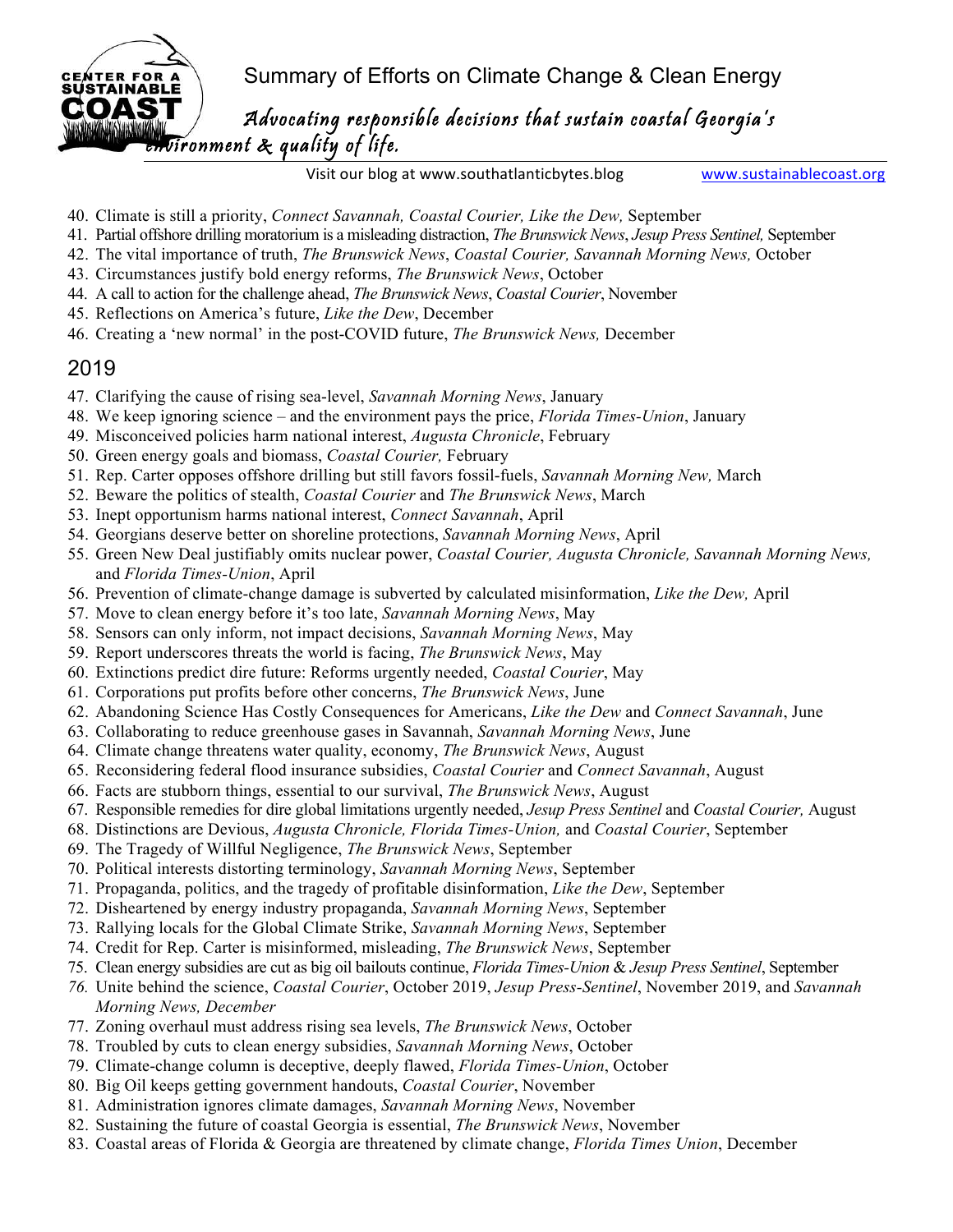

Visit our blog at www.southatlanticbytes.blog www.sustainablecoast.org

84. Reconsidering reality in a period of rapid change, *Savannah Morning News, Coastal Courier*, December